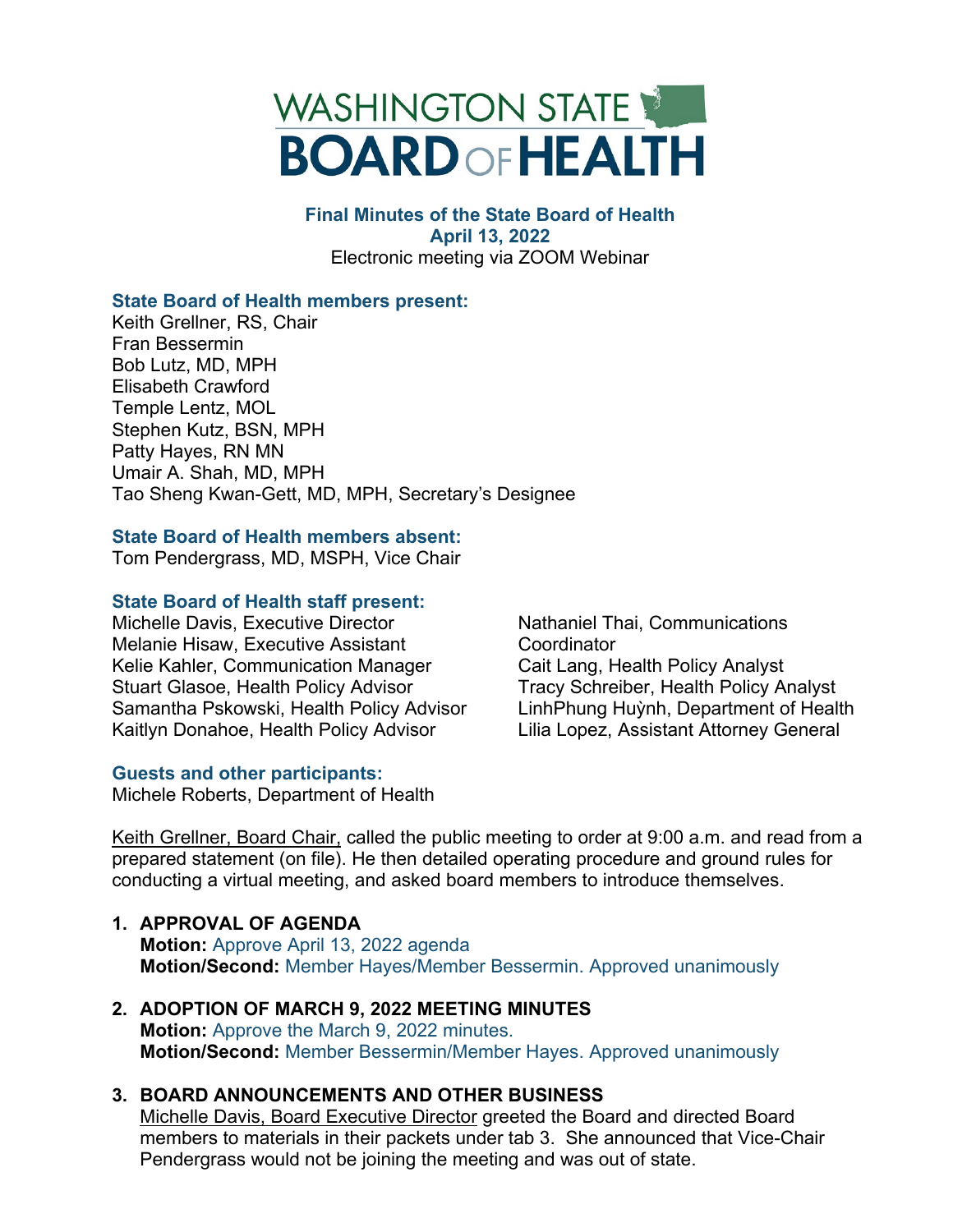Ms. Davis updated the Board on the recent filings of two CR-103 orders of adoption, one related to updates needed as a result of the creation of a new title of state law, Title 70A RCW, Environmental health and safety. She said the second order of adoption related to the update of the Water Recreations rules, specifically focused on suction fitting standards, and were the result of changes in national standards issued by the Consumer Products Safety Commission. She said both rule processes were delegated to the department.

Ms. Davis directed the Board to the March 30 Health Promotion Committee Meeting Notes, she said the committee met to guide staff on the preparation of information for today's meeting.

Ms. Davis directed Board members to the CR-102 proposed rulemaking materials for the Keeping of Animals rule update. She said the official rules hearing was scheduled for the Board's June 8 meeting, and the deadline for the public to submit written comments was May 2. She said the rule and other materials were posted to the Board's rulemaking pages.

Ms. Davis said the remaining documents were the petition response letters reflecting the Board's action at its March meeting.

Ms. Davis reminded to Board members that Kaitlyn Donahoe has begun reviewing the current State Health report and the Strategic Plan. She said staff would share recommendations for Board review at the June meeting. She said Ms. Donahoe had reviewed the 2020 State Health Report, recent legislative actions, and reached the health impact review team. She asked Board members to review the draft State Health report outline and to provide feedback and comments to Kaitlyn. She thanked Members Pendergrass and Kutz for their feedback. Ms. Davis said potential recommendations for the 2022 report include:

- Identify and Reduce Health Disparities through Data Disaggregation
- Increase Access to Health Services for Vulnerable Populations
- Improve Health by Decreasing use of Tobacco, Nicotine, and Vapor Products
- Make School Environments Healthy and Safe for Washington Students
- Support Washington's Public Health Workforce by Confronting Misinformation
- Strengthening Washington's Public Health through Continued Investment

# **4. PUBLIC COMMENT**

(Note: Public Testimony on Item 7, Rules Hearing for Local Board of Health Composition, Chapter 246-90 WAC, will begin at 1:30pm)

Bill Osmunson, a dentist in Bellevue, talked about a study stating that fluoride is a legend drug. He said hundreds of thousands have been harmed by excels fluoride ingestion and if the Board has approved ingestion of any level of fluoride, the Board must have a risk-benefit analysis of this decision. He said he would like to have a copy of this analysis.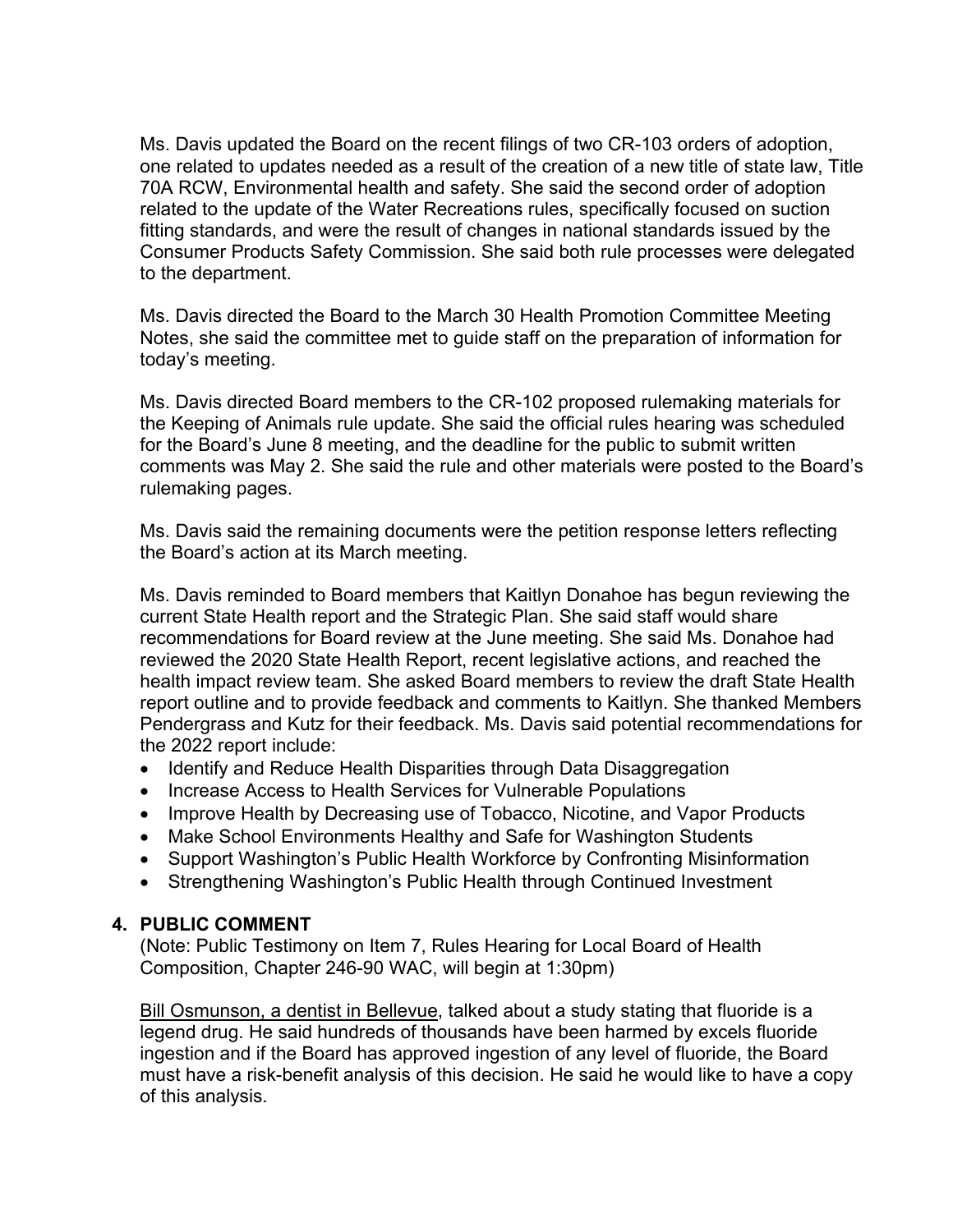E Clough commented against the COVID-19 vaccine requirement and talked about COVID vaccine effects of myocarditis and to girls menstrual cycles. She talked about multiple organ failure that occurred in 20% of patients who received Remdesivir. She further talked about needing more vaccine research on long-term effects.

Dana Nelson said children attend schools in Vancouver and commented against the COVID-19 vaccine requirement. She said her children have been teased and there is much discrimination. She said studies are needed before requiring. She said families will move away, they love it here, are involved in community and sports, and they've tested several times because they weren't vaccinated, then everyone had to test regardless of vaccination status.

Clifford Knopik said he has his doctorate in computer science and other advanced degrees and works with data for a living. He commented against the COVID-19 vaccine requirement, saying the data shows the vaccine has caused injuries and death, and injections do not work as advertised. He said by requiring COVID-19 vaccine for children, you will cause an epidemic among children. He said the Board does not have data or science to vote yes and that it would be wrong, harmful, and ultimately evil to require children to take these injections.

Andy Sabin, is a medical program officer at a local fire department, commented against the COVID-19 vaccine requirement. Mr. Sabin said he has kept unofficial data over the last few years, and the number of vaccinated and unvaccinated getting COVID is about equal. He said people should not be forced, it's personal choice. He said maybe in 10 years we can dial this in better and reconsider.

Lisa Templeton commented against the COVID-19 vaccine requirement. She said these conversations are misguided and there's no justification for subjecting children to the risk. She said if the mandate with these injections is approved for daycares and schools, children will die.

Elizabeth Meine, mother of 2, said she has several nieces and nephews and has taught early childhood education for 16 years. She said she lived in King County 25 years and commented against the COVID-19 vaccine requirement. She said what the board fails to understand is that families don't want the COVID vaccine forced on their kids, and we know the long-term effects. She said there are reports released on VAERS and Pfizer documents. She said the Board shouldn't be forcing this on young children when we don't know how this will affect them, there isn't enough research, and we don't know how this will affect their reproductive system and other systems.

Zana Carver said she has expertise in toxicology and pharmacokinetics. She commented against the COVID-19 vaccine requirement, saying Moderna is moving forward with an EUA for ages 6 months to 2 years. She said the vaccine includes SM102, which is highly toxic if inhaled or swallowed, and can cause cancer, anemia, and other impacts. Ms. Carver said this substance has never been tested for carcinogenicity and other factors. She asked why the Board would think about requiring the vaccine when you have a product that is unnecessary and extremely hazardous. She asked to allow freedom for parents to do the right decision for their children based on their circumstances.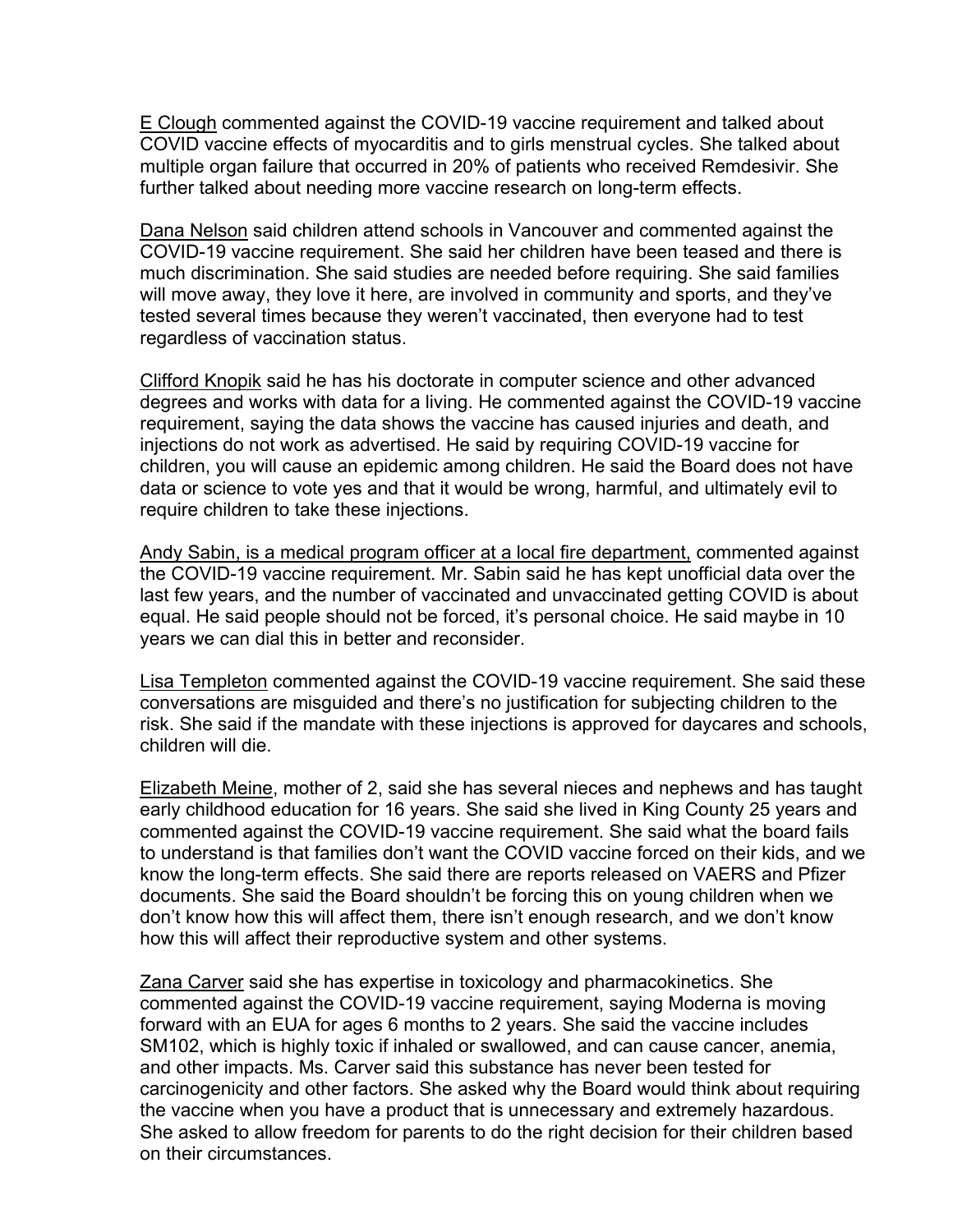Bob Runnnells, Vancouver, commented against the COVID-19 vaccine requirement and encouraged the Board to consider all the facts. He submitted written comments and said the shots don't prevent infection and transmission as much as people hope. He asked the board to pause and spoke about natural immunity.

Sandy Stone commented against the COVID-19 vaccine requirement, saying the current effects are harmful and the error to require is an error of grand scale.

Pamela Engler commented against the COVID-19 vaccine requirement since the full impacts are unknown.

Monica Spence commented against the COVID-19 vaccine requirement, saying she strongly opposes. Ms. Spence said children having severe effects from these vaccines and the VAERS numbers are way underreported.

Emily Ling commented against the COVID-19 vaccine requirement, saying she opposes the mandate for a number of reasons. She said the effectiveness fades in a number of months, and we don't know the impacts to children and other answers, like whether multiple shots or interaction with natural immunity have certain effects. She said it would be an unprecedented action to mandate a vaccine that is under EUA. She said we are not in a situation of high hospitalization or death with children. She said for multiple reasons, and for the reasons she submitted in the petition, she requests the Board not require the vaccine for children.

Karli Reed commented against the COVID-19 vaccine requirement, saying she strongly supports previous speakers, especially Dr. Carver regarding toxicity. She talked about studies that once mRNAs get into our bodies, it becomes permanent in our genomes through transcription. She said she has lost family members to the vaccine and she knows young people with heart conditions because of the vaccine. She talked about children with COVID that have had no symptoms, maybe a runny nose and slight fever, because they have natural immunity.

Naomi Aldort, author, commented against the COVID-19 vaccine requirement and said she knows parents don't want this. She said COVID is not a risk for children with serious morbidity. She gave an example of measles and practices that strengthen immunity. She said we shouldn't take risk where there is no risk. She said she doesn't want her grandchildren to take the risk for her sake. She said adults are adults; they can handle it and if they feel unsafe around their grandchildren, they can stay away especially if the children are showing symptoms.

Karen Kraft stated her agreement with previous callers. She said her daughter had COVID in college and she didn't get sick but her fully vaccinated friends got sick. Ms. Kraft said her friends who got the vaccine got COVID, her parents got the vaccine, which she said she is happy about since they're in a high-risk category. She said we don't know the long-term impacts of the vaccine, so don't require it.

Diane Nelson commented against the COVID-19 vaccine requirement. She thanked the Chair, as a retired teacher concerned with safety of children. She said she agrees with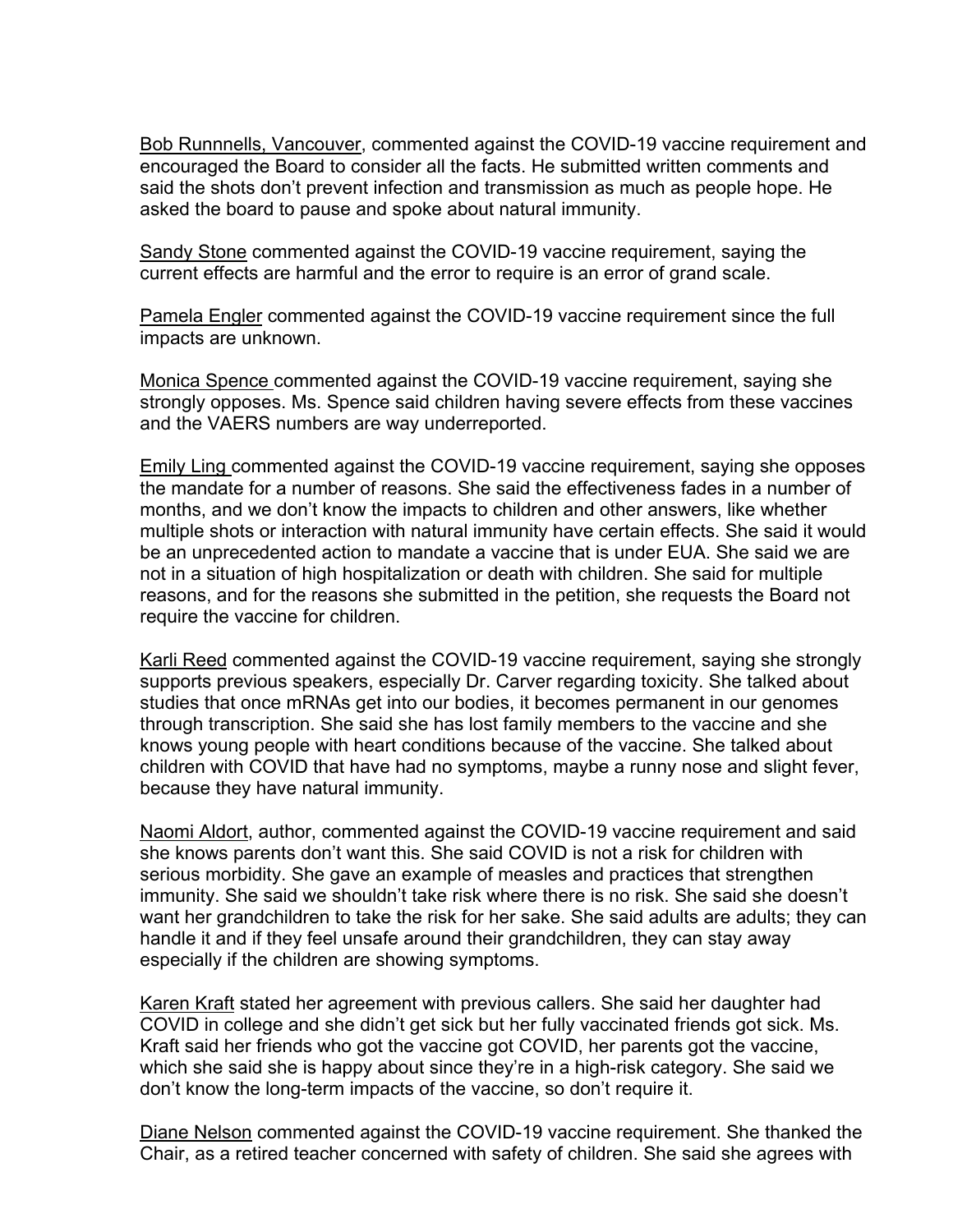everything that's been shared, saying even the TAG said so. She talked with her school superintendent who said that every single superintendent in the state has requested not to mandate the vaccine. She said her son said he will pull all her granddaughters out of school if this vaccine is required. She said there is data showing harmful effects of vaccine, such as the vaccine getting into the liver and changing DNA. She said we should not mandate harmful drugs to our children. She said The Nuremburg Code says EUA drugs cannot be required. She said children need to go to school and they need their education, and we should protect our children by saying no to this mandate.

Michael Barsotti, President of the Washington Chapter of the American Academy of Pediatricians & Pediatrician and Chief Administrative Officer at Sacred Heart Children's Hospital in Spokane, said the COVID vaccination is the most effective measure to protect against disease, but the WCAAP does not endorse requiring a mandate at this time. He said it has created unintended consequences. He said there are increasing behavioral health issues and decreasing academic performance. He said vaccine mandates have a long history of success and they are most successful when there is a high baseline of confidence among parents and caregivers. He said a mandate with low vaccine rates would create barriers and the risk of disease for children is below adults, although it is not zero. He said school transmission rates are not known and a mandate could have impacts to minority populations, specifically Hispanic children, which would create increased disparities among children.

Natalie Chavez said she has vaccine injured children on her caseload from approximately 25 years ago in Colorado. She said injuries and deaths for fully approved vaccines are real and these vaccines only have EUA. She said transparency is important and we should be grateful to the medical professionals that filed court documents against Pfizer about these vaccines. She said these documents are not available until 75 years from now.

Sue Prosser commented against the COVID-19 vaccine requirement, saying she agrees with the previous commenters, these are experimental vaccinations, and we don't know the long-term effects. She talked about the very serious complications and/or death among our youth, saying no one is a guinea pig. She talked about her opposition to the mandate, leaving the school system if it becomes mandated and the number of other parents planning the same. She's not blindly following, and she's been studying and doing research the last two years.

Nicole Dale commented against the COVID-19 vaccine requirement, saying he agrees with the rest of the callers and he doesn't think the vaccine should be mandated but rather it should be a choice for each individual family.

Janet Baker said she recently retired after 30 years as acute RN specializing in pediatrics. She commented against the COVID-19 vaccine requirement, asking the Board to follow the TAG recommendation. She referenced a doctor who spoke at a conference—he stated that it takes at least 5 years to test a vaccine because some effects don't show up at first. She said another doctor stated that the vaccine can cause permanent damage to bodily systems. She said the health-to-risk ratio does not warrant requiring the vaccine.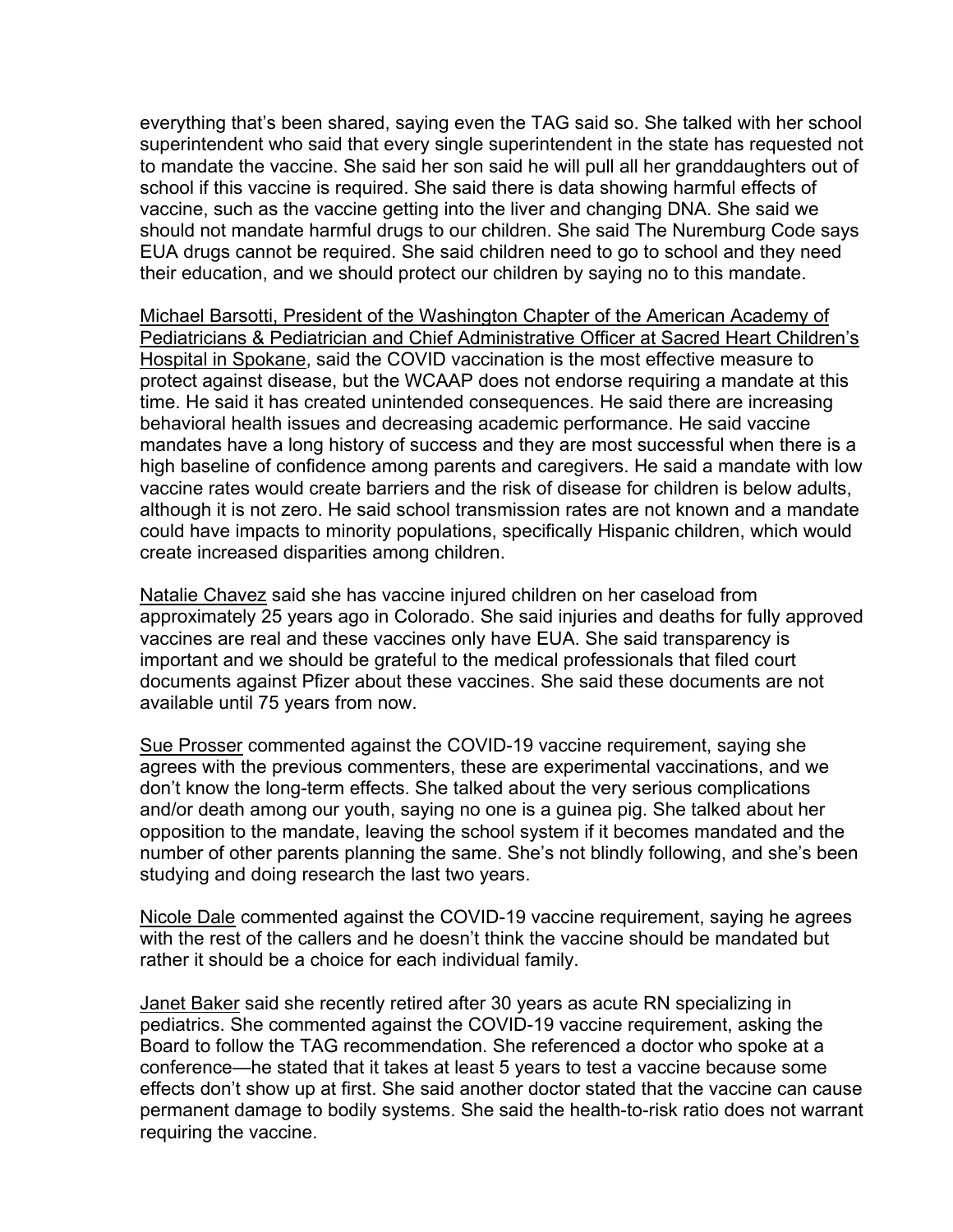Adrienne (Arias) commented against the COVID-19 vaccine requirement and said she strongly supports all the comments. She said she's been following the COVID protocol money, saying this is not about our health. She appreciates the intelligent and researched work and said it is unconscionable that these protocols have gone this far considering the Board has had access to all the research that they have.

Dawn Breen commented against the COVID-19 vaccine requirement and appreciates what others have said. She said she is totally against mandating vaccination for any human being, old or young, unless they choose to do that themselves and said do not try to impose more of these restrictions, especially on our youth.

Skylar Pond father of 2 boys in the Seattle School System, commented against the COVID-19 vaccine requirement. He said the future credibility of the Board hangs in the balance of today's vote. He said the Seattle District's combined total death toll has been 100 over the last 2 years with no deaths among school-aged children and asked how can the Seattle School District justify mandating the vaccine? He said this short-sighted and ill-informed measure would permanently damage the Board's credibility.

Johanna Carveth commented against the COVID-19 vaccine requirement and said their family is not vaccinated or masked. She said their COVID symptoms were mild. She said the people who've been vaccinated still get COVID, so the vaccine doesn't prevent the virus and therefore should not be required for school aged children. She asked to do the right thing for our children, they want to be in school with their friends.

Melissa Abelian commented against the COVID-19 vaccine requirement and said she is beyond happy to hear the comments. She said it should be your own choice and she wants to make decisions on what to put in her kids' bodies. She said we need to wait to see more, the disease has been happening at her work and happening everywhere.

Becky Wilkinson commented against the COVID-19 vaccine requirement and said in spite of attempts by mainstream media and larger agencies to show only one side of COVID and COVID shot info, there is other data. She said the written comments may not be read, but voices will always be heard. She said under an EUA, the option to accept or refuse must be available to parents and she read a quote from the book Silent Spring by Rachel Carlson: "The obligation to endure gives us the right to know."

Kristi Rice, Pediatrician representing the Washington Chapter of American Academy of Pediatrics, serves as the vaccine co-chair for the WA chapter AAP. She said she echoes the stance of the AAP. She said as pediatricians we feel strongly about vaccines in general and the COVID vaccine role in preventing disease. She said at this time we don't feel the vaccine is warranted due to needs for attending school and the rate of disease in our state is low right now. She said it is not the right time for a mandate and we should continue to review data for future recommendations.

Megan Wiseman commented against the COVID-19 vaccine requirement. She said she runs a parent coalition in a tiny district of WA and their members represent over 25 percent of their district. She said they've linked arms with other parents around the state and their coalitions have grown like crazy since last July. She said parents are leaving this state in an exodus to protect their children. She said parents have promised to pull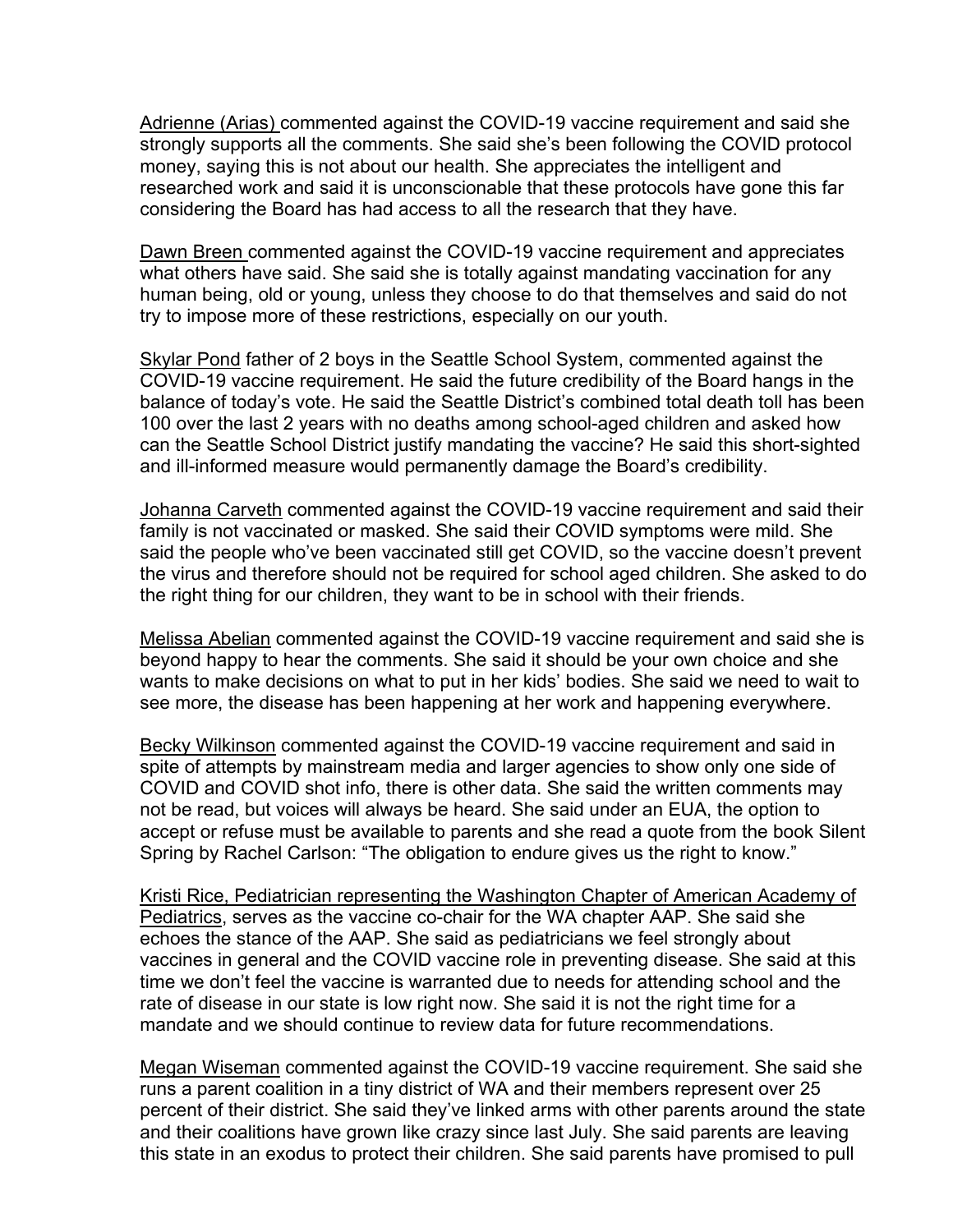their kids from schools and leave if the vaccine is mandated. She commented on being forced to take the religious exemption, and making parents claim to not allow any medical interventions for their children. She said parents know the risks of the vaccine and their members come from all walks of life.

Margaret Nartea commented against the COVID-19 vaccine requirement. She said children are at minimum risk from COVID and more at risk from the shot. She said the shots have hurt tons of people, this is immoral and against God.

Barnali Basu mother of an 11-year old and hoping to attend naturopathic medical school, commented against the COVID-19 vaccine requirement. She said she is tired of reading heartbreaking stories of COVID injuries. She talked about a Pfizer report and VAERS, saying there is a long list of side effects from the shot. She asked why are we trying to mandate a shot that harms organs of children? She said they are not moving out of Washington yet because they still have hope.

Laura Jordan said she echoes the previous commenters and wants to state on the record that she opposes the mandate.

Jennifer Ringenbach commented against the COVID-19 vaccine requirement and said she is shocked that this is topic is still on the agenda. She said the vaccine does not prevent transmission and carries significant risk. She said healthy children are at almost zero percent risk. She said thousands of children could be pulled from school and we need to do a risk-reward analysis in our decisions. She asked the board to follow the TAG's recommendation. She said before the pandemic, she fully trusted her doctors. She said the only good thing that has come of this is to wake us up and become aware of what is happening.

Polly McIntyre commented against the COVID-19 vaccine requirement and agrees with callers that the COVID vaccine should not be a mandate for kids. She said she appreciates comments and being able to share her voice.

Sandy Stone a registered nurse, commented against mandating a vaccination that has only trial experience. She said she did not get vaccinated, got COVID, and has immunity.

Elizabeth Hovde, Washington Policy Center, said she followed the TAG meetings. She agrees with their recommendation not to require COVID-19 immunization for school entry. She said vaccination is widely available to those who want it. She said masks are a far less intrusive measure, and those requirements are being lifted. She said the benefit of vaccination does not outweigh the cons. She said this latest vaccine is new and different from immunization for other diseases and the decision to receive a COVID vaccine should be between a doctor and their patient without pressure from the school.

Shelly Eisenbarth commented against the COVID-19 vaccine requirement and said she supports the other comments. She said the Board has not considered the implications since we are here talking about something that should be off the table. She is in favor of the TAG's recommendation.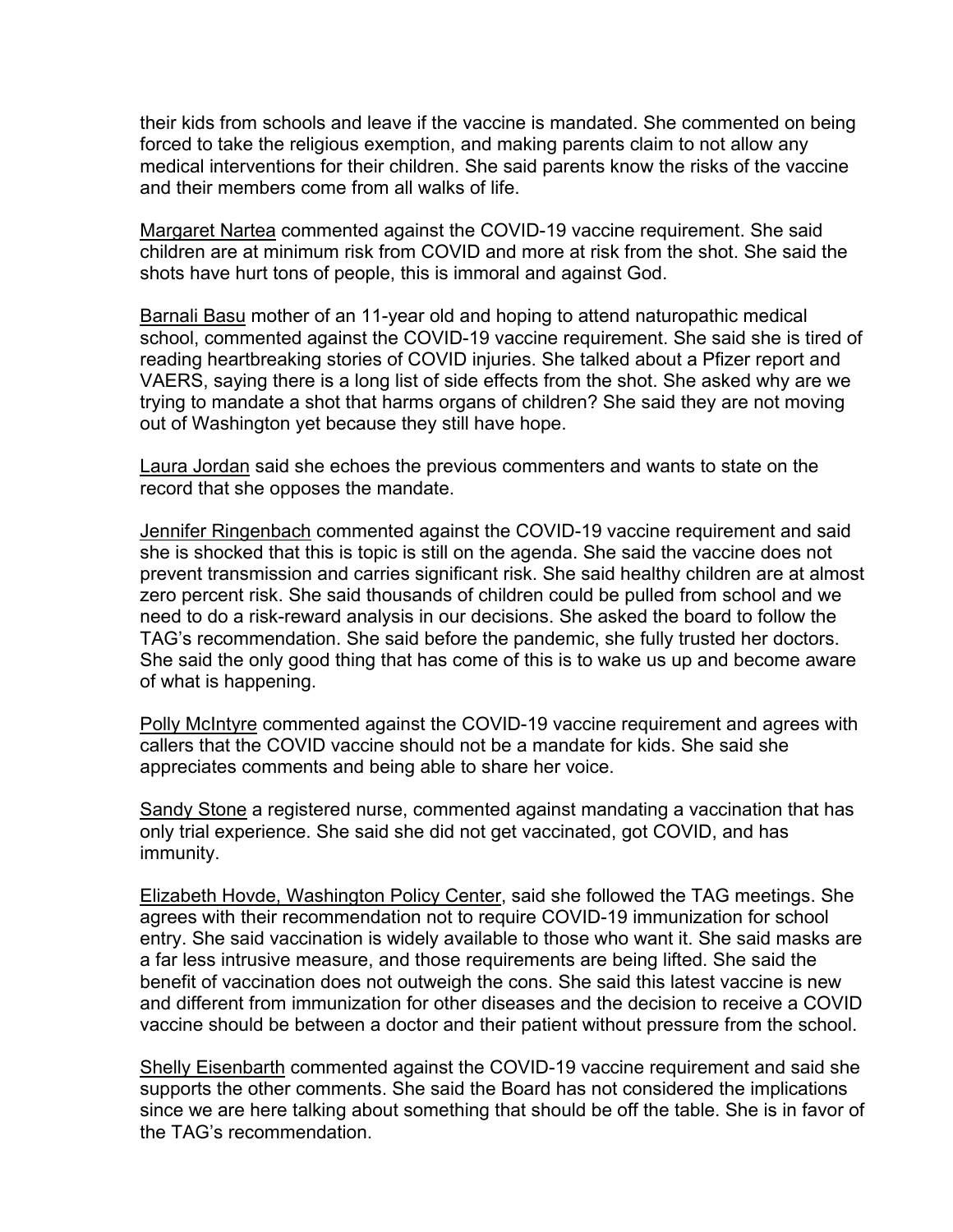Nancy Callihan commented against the COVID-19 vaccine requirement, saying she is the 50<sup>th</sup> person to comment and everyone has been opposed to mandating this. She said it has been said that the US will not be taken down from the outside, but from the inside. She asked if the Board and DOH be the minions of nefarious actors who benefit financially from this control and taking away of God-given rights to destroy our democracy? She said the fact that this is on this agenda is suspect and nefarious and this has never been about health and safety. She said the Board needs to wake up and stand up to the facts and data, and to consider not to damage our children any further.

Lyn Borcherding said he is opposed to this vaccine for children and said it is not a vaccine by definition. He said he hopes the board will take the TAG's recommendation to heart. He said every caller has said they are opposed to this vaccine being added to the school schedule and that the vaccine has done so much damage. He said children do not need this vaccine and they have more protections than adults. He said this is life or death and he is vehemently opposed to a vaccine mandate.

John Davis said he is opposed to the vaccine. He said the latest VAERS information from April 1 shows injury and illness among kids. He said he's personally been injured by the vaccine and is still feeling the effects after a year. He said he has been to the ER twice and has tremors from the vaccine. He echoed others, saying kids are at almost zero risk of COVID death. He said follow the money, please don't implement this, and he will be pulling his kids from school if you do.

Tammie Lagerwey said she sent in written comment in opposition to a vaccine mandate for children. She said there has not been enough education and research. She said all her grandchildren who have had COVID did not have symptoms. She has family members who are considering moving out of state if it's mandated.

The Board took a break at 11:00 a.m. and reconvened at 11:15 a.m.

# **5. BRIEFING – RECOMMENDATIONS FROM THE TECHNICAL ADVISORY GROUP (TAG) TO CONSIDER COVID-19 FOR INCLUSION IN WAC 246-105-030**

Tao Sheng Kwan-Gett, Chief Science Officer, TAG Co-Chair, introduced the topic and provided a reminder to the Board of their previous action to establish the TAG. He briefly discussed the TAG's meetings and introduced Samantha Pskowski, Board Staff, and Hannah Febach, Department of Health Staff. He emphasized to the Board that the TAG's recommendation reflects what is known about the COIVD-19 vaccine for children at this time, and that the evolving science and further data could lead the TAG to a different recommendation in the future.

Samantha Pskowski, Board Staff, and Hannah Febach, Department of Health, introduced themselves. Ms. Pskowski reviewed the Board's statutory authority to set requirements for school immunizations and applicable exemptions. She recapped the Board's previous work to establish criteria to guide decision making on new antigens and the Board's current process to consider which immunizations should be included in rule. Ms. Pskowski reviewed the Board's nine criteria which are encompassed in three categories: vaccine effectiveness, disease burden, and implementation. She discussed the timeline for the TAGs initial convening and subsequent meetings to review the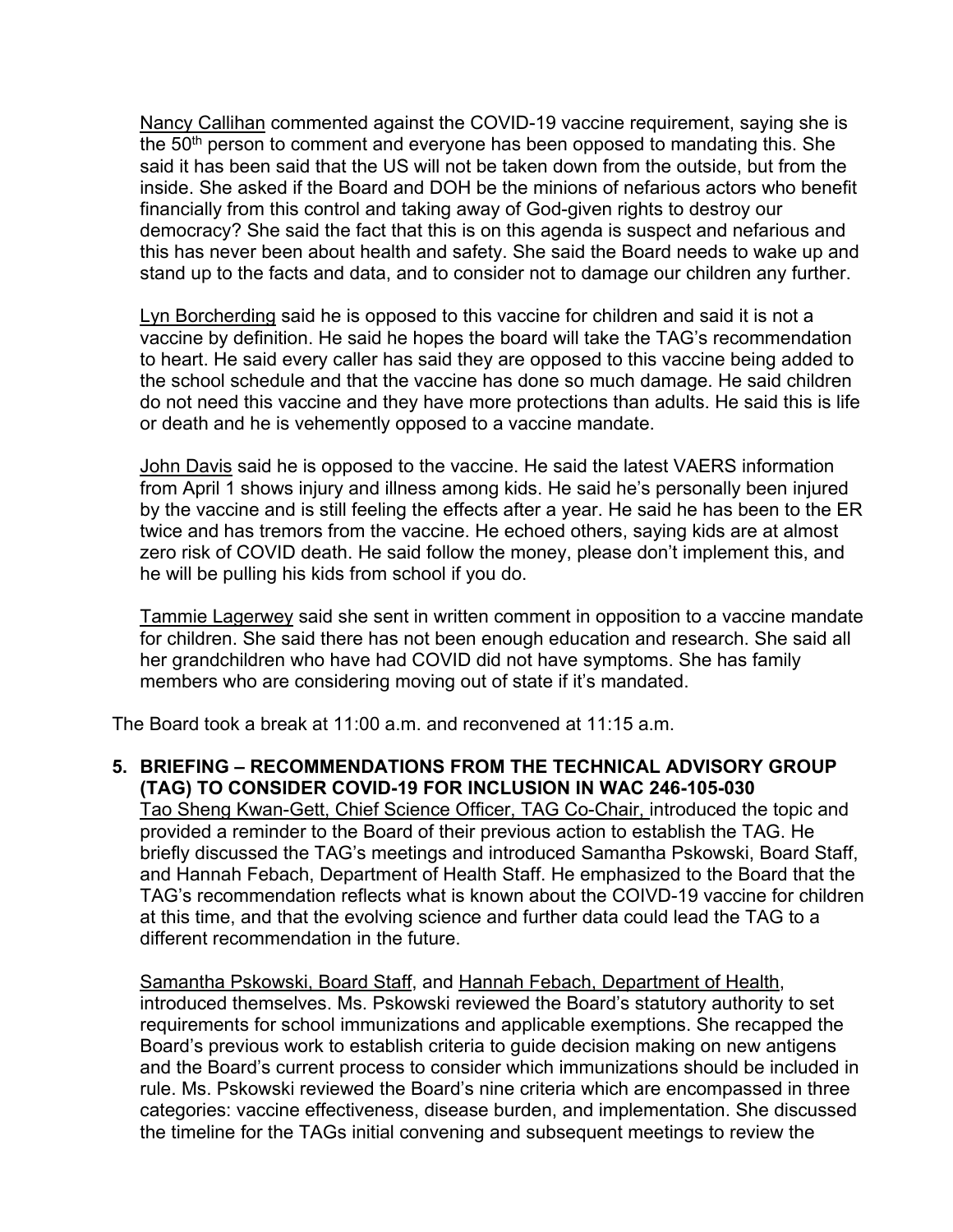COVID-19 vaccine against the Board's nine criteria to develop a recommendation regarding inclusion in rule.

Ms. Febach and Ms. Pskowski reviewed in detail each criterion, presentations given by subject matter experts at TAG meetings, as well as the TAG's discussion and vote on each criterion. Ms. Febach noted that in addition to the TAG members' ability to vote yes, no, or unsure for each criterion, members were also able to provide anonymous written comment for each vote. Ms. Pskowski discussed the TAG's final recommendation and their key discussion points. She said that ultimately the TAG voted not to recommend to the Board that the COVID-19 vaccine be added to the state's immunization requirements for school entry.

Dr. Kwan-Gett thanked Ms. Pskowski and Ms. Febach and highlighted a few key points, including the TAG's strong endorsement of the safety of the COVID-19 vaccine. He reiterated that while the TAG did not recommend adding the vaccine today, the science is evolving and does not mean the group wouldn't recommend it in the future. Umair A. Shah, Secretary of Health and Board Member, thanked Vice Chair Pendergrass, Dr. Kwan-Gett, staff, and everyone involved in the TAG process. He noted the process was methodical and thorough, and said the Department supports the safety and effectiveness of COVID-19 vaccinations in all populations. Secretary Shah affirmed the overall recommendation of the TAG, but noted that the recommendation does not take away from the Department's work to encourage the public to get vaccinated against COVID-19.

Stephen Kutz, Board Member thanked the TAG for its rapid and thorough consideration and recommendation. He stated that, in his experience on the Board, the process happened faster than any other TAG. Member Kutz said as the Board is evaluating the status of vaccinations for school entry, he hopes the Office of the Superintendent of Public Instruction (OSPI) is surveying schools to understand staffing needs for managing COVID-19 on an ongoing basis. He noted that many schools don't have full time nurses, and that this should be an opportunity for the school system discuss infrastructure needs in the future. He asked what circumstances would need to change in the future for the TAG to consider a different recommendation.

Dr. Kwan-Gett agreed with Member Kutz's comments regarding school staffing and infrastructure. He noted that the TAG had representation from school nurses and that there was group discussion on the administrative burden of the administering the vaccine. Dr. Kwan-Gett stated the TAG felt confident that the vaccine was safe and effective, but new data or a change in circumstances could affect criteria such as cost effectiveness or burden on schools and families. He said the cost-benefit analysis could change based on a new variant that, for example, could cause more severe disease in children. Ms. Pskowski added that the TAG surveyed school staff and administrators regarding administrative burden related to implementing COVID-19 vaccine. She said respondents overwhelmingly supported vaccination of their students, but noted that the administrative burden would be high to implement.

Member Kutz commented that he hopes the schools would be able to quantify the financial burden of implementation. He recommended considering whether the state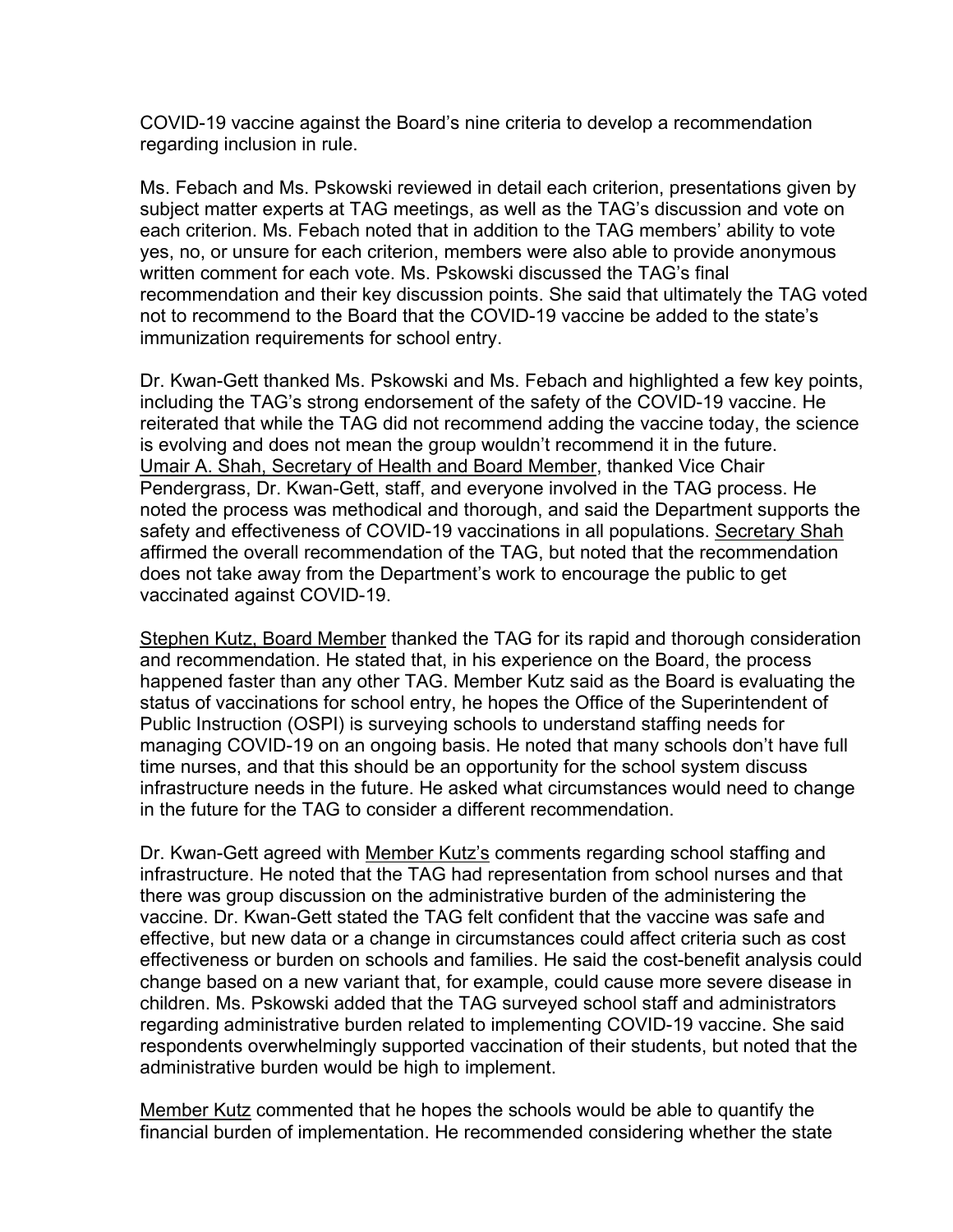should ask schools to take action to better understand disease burden in schools in lieu of contact tracing.

Bob Lutz, Board Member echoed Dr. Kwan-Gett's and Secretary Shah's comments. He discussed the transmissibility of COVID-19 variants and the evolving data currently available to public health. Member Lutz noted that transmission does occur among children at schools and within families, and that recent data shows higher infection among unvaccinated children. He said vaccination is a humanitarian approach to slow down the pandemic's spread, but that we need to be conscious of the unintended consequences of requiring the COVID-19 vaccine at this time. Member Lutz discussed educators' concerns with parents pulling children from school, routine vaccines being missed, and vaccination disparities among ethnic groups.

Elisabeth Crawford, Board Member thanked staff and TAG co-chairs. She asked if there is any current data that indicates hospitalizations or deaths have been correlated to transmission by children. Dr. Kwan-Gett responded that the Department has data connecting vaccinations to hospitalization or death, but unsure if we have that level of detail. Ms. Febach said that transmission information would typically come from large scale surveillance studies that are not available at this time.

Patty Hayes, Board Member expressed her gratitude to the TAG and staff. She emphasized that the Board's process is transparent and intentional, and that she agrees with the TAG's recommendation at this time. Member Hayes said we have many lessons learned from this pandemic and nurse staffing in schools has long been a problem. She said she hopes the discussion of this need doesn't fade away. Member Hayes recommended the Board review how ACIP recommendations are included in the Board's criteria for evaluating school immunizations.

Secretary Shah thanked Board members and noted that this is something that we want to ensure we get right. He addressed the trust in the process and said there are two ways to end the pandemic – transactional and transformational.

Temple Lentz, Board Member, thanked the TAG and staff for extensive and detailed work. She echoed Member Hayes' comments and said she appreciates the detail and rigor applied to answering these important questions. Member Lentz stated that given the unknowns at this time, this is the appropriate action, and that she supports finding ways to secure additional school nurse staffing to address implementation needs in the future.

Member Crawford shared that this is a hard decision to make given the information we have at this time, and that she appreciates the TAG's process. She agrees with the TAG's recommendation. Member Crawford noted that the public's trust in public health is lacking, and that she hopes the public keeps an open mind based on evolving data and that the Board may need to consider this in the future.

Member Kutz reiterated that this is a thorough process and supports the TAG's recommendation. He reminded the public that it is unacceptable to threaten Board members, staff members, and TAG members.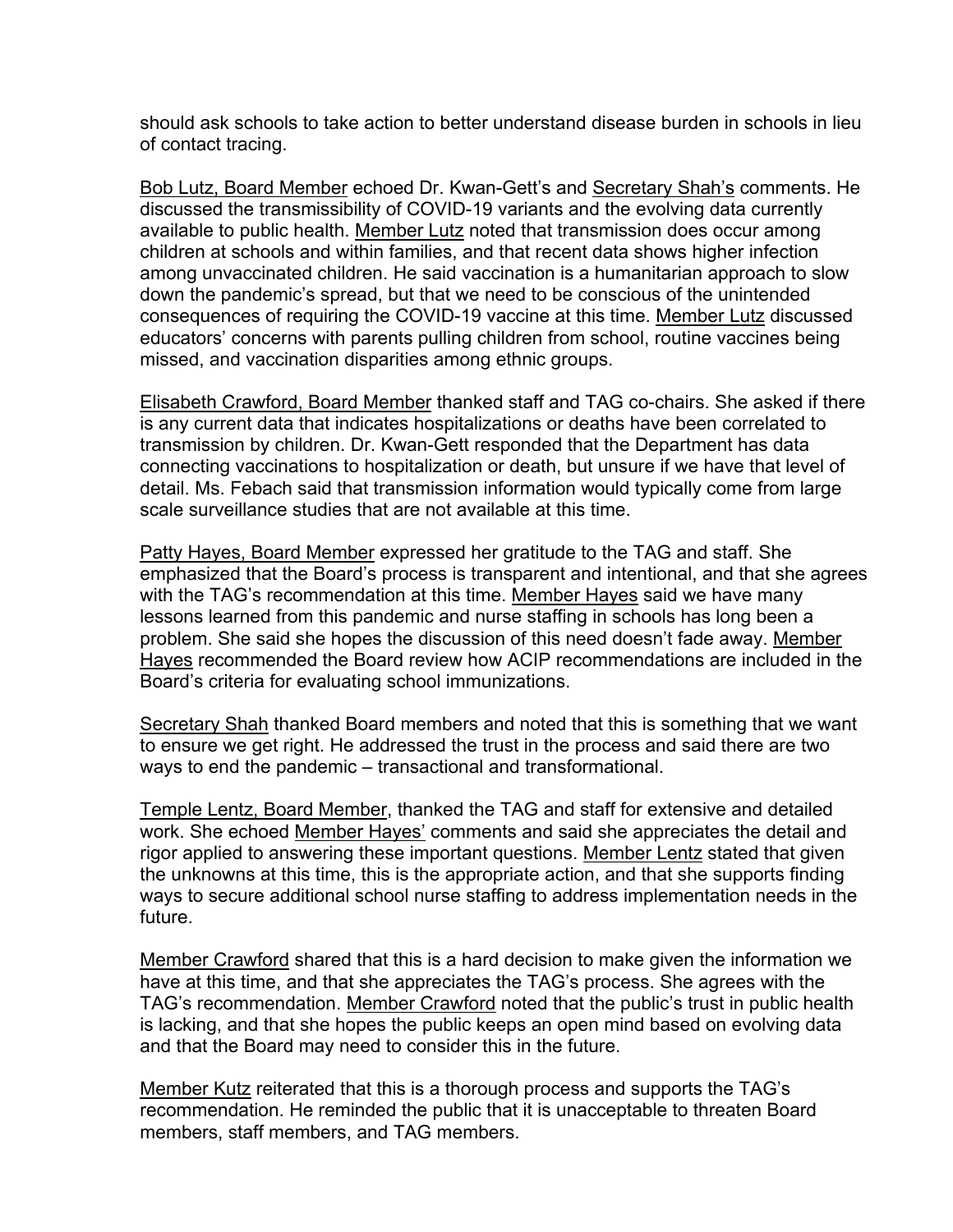**Motion:** The Board accepts the technical advisory group's recommendation to not include COVID-19 in WAC 246-105-030 and will not initiate rulemaking at this time.

**Motion/Second:** Secretary Shah/Member Hayes. Approved unanimously

The Board recessed for lunch at 12:15 p.m. and reconvened at 1:10 p.m.

## **6. EMERGENCY RULE – [NOTIFIABLE CONDITIONS, COVID-19 REPORTING,](https://sboh.wa.gov/rulemaking/current-rules-and-activity/notifiable-conditions-covid-19-reporting) WAC 246-101-017**

Member Kwan-Gett, Chief Science Officer and Secretary's Designee introduced the topic and explained that the Board's current emergency rule for COVID-19 reporting expires April 20, 2022.

Kaitlyn Donahoe, Board Staff shared that COVID-19 laboratory reporting guidance from the Department of Health and Human Services (HHS) under the CARES Act has been updated. She said the updates include changes in reporting requirement by testing entity and test type, noting that certain entities no longer need to report negative COVID-19 test results. Ms. Donahoe discussed details of the proposed seventh emergency rule including language aligned with updated HHS guidance with modification (see materials on file).

Chair Grellner opened the floor for questions. Member Hayes thanked Ms. Donahoe for the side-by-side comparison of the prior and updated HHS guidance.

#### Recommended Board Actions:

The Board may wish to consider, amend if necessary, and adopt the following motion:

**Motion:** The Board adopts a seventh emergency rule to extend the designation of COVID-19 as a notifiable condition and the required reporting of essential testing and demographic data to maintain the necessary public health response to COVID-19. The Board directs staff to file a CR-103E to extend WAC 246-101-017 without lapse, effective April 20, 2022.

**Motion/Second:** Member Hayes/Member Crawford. Approved unanimously.

# **7. RULES HEARING – [LOCAL BOARD OF HEALTH COMPOSITION,](https://sboh.wa.gov/rulemaking/agency-rules-and-activity/local-board-health-composition) CHAPTER 246-90 WAC**

Temple Lentz, Board Member, introduced the background and process of the rulemaking (see materials on file).

Kaitlyn Donahoe, Board Staff reviewed the Board's rulemaking authority regarding the appointment process for local board of health members who are not elected officials. She went over the rulemaking scope and timeline (see materials on file). Ms. Donahoe said the Board's rules must go into effect by July 25, 2022 per statutory requirement.

Sam Pskowski, Board Staff discussed the Board's community engagement strategy for this project and feedback received throughout the rulemaking process. She explained the proposed rules in detail and discussed some of the rationale for including certain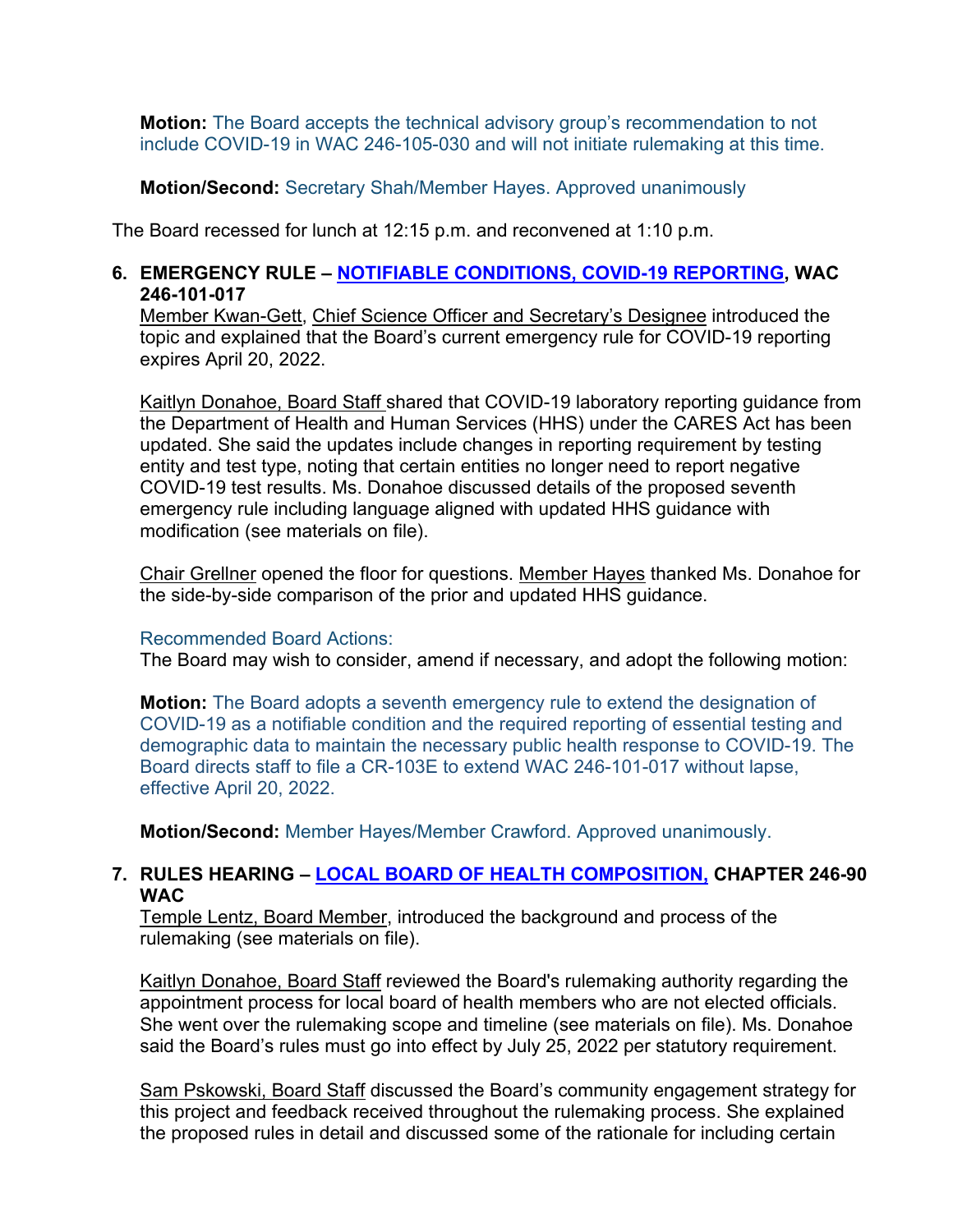provisions. Ms. Pskowski noted staff received many questions and comments from interested parties that fell outside the scope of the Board's rulemaking.

Ms. Donahoe reviewed comments on the proposed rules received during the formal public comment period, as well as staff recommendations for addressing the comments. She said comments included support for incorporating community representation and a diversity of views and experiences on local boards of health, a question regarding reimbursement of costs to local boards of health if nonelected members are reimbursed, as well as concern regarding nonelected members being chosen by a majority vote of county commissioners. Ms. Donahoe said that staff had no recommendations to revise the proposed rules based on these comments. She noted the Board received comments from the American Indian Health Commission regarding tribal representation in the proposed rules. Ms. Donahoe said staff recommended omitting language regarding requirements for tribal representatives on local boards of health and instead citing applicable statutes for clarity. She also discussed recommended technical corrections to the proposed rules (see materials on file).

Chair Grellner opened the floor for questions.

Member Kwan-Gett asked about the definition of "public health, healthcare facilities, and health care providers" which includes employees of a hospital within the county. He asked for clarification of intent on including employees of a hospital in a county who may not have subject matter expertise. Member Kwan-Gett pointed out that a hospital has a variety of staff from a CEO to gift shop staff. He asked whether further definition might help fulfill the intent of the law. Ms. Donahoe said she could not speak to the intent of the legislation, and that several terms are defined in statute. She said the proposed rules mirror state law where applicable.

Member Kwan-Gett expressed concern. He said that the definition could mean someone who simply has an affiliation with a health care facility, which would fulfill the requirement of the category but not meet the intent of the law.

Lilia Lopez, legal counsel, asked about the inclusion of the word "district" within one of the definitions staff recommended to revise, and pointed out that inclusion of the word was not necessary. Ms. Pskowski said staff would strike the proposed revision.

Member Kutz asked about the phrase "usual and accustomed area" with regard to tribal representation requirements in the proposed rules. Ms. Donahoe said the terminology in the proposed rule mirrors the language in statute. She said staff recognized the statute could be interpreted differently by different people, and that the language was considered problematic by the American Indian Health Commission. Ms. Donahoe said staff recommend omitting this language and instead refer directly to statute. She also mentioned that the selection and appointment of tribal representatives is outside of the Board's statutory authority.

Member Kutz said for the record that a reservation is not necessarily where a tribe came from. He said that for example, part of the Yakama tribe [Confederated Tribes of the Yakama Nation] included the Palouse tribe who fought the battle of the cavalry in Colfax county. He said treaty rights extended down to the mouth of the Columbia River.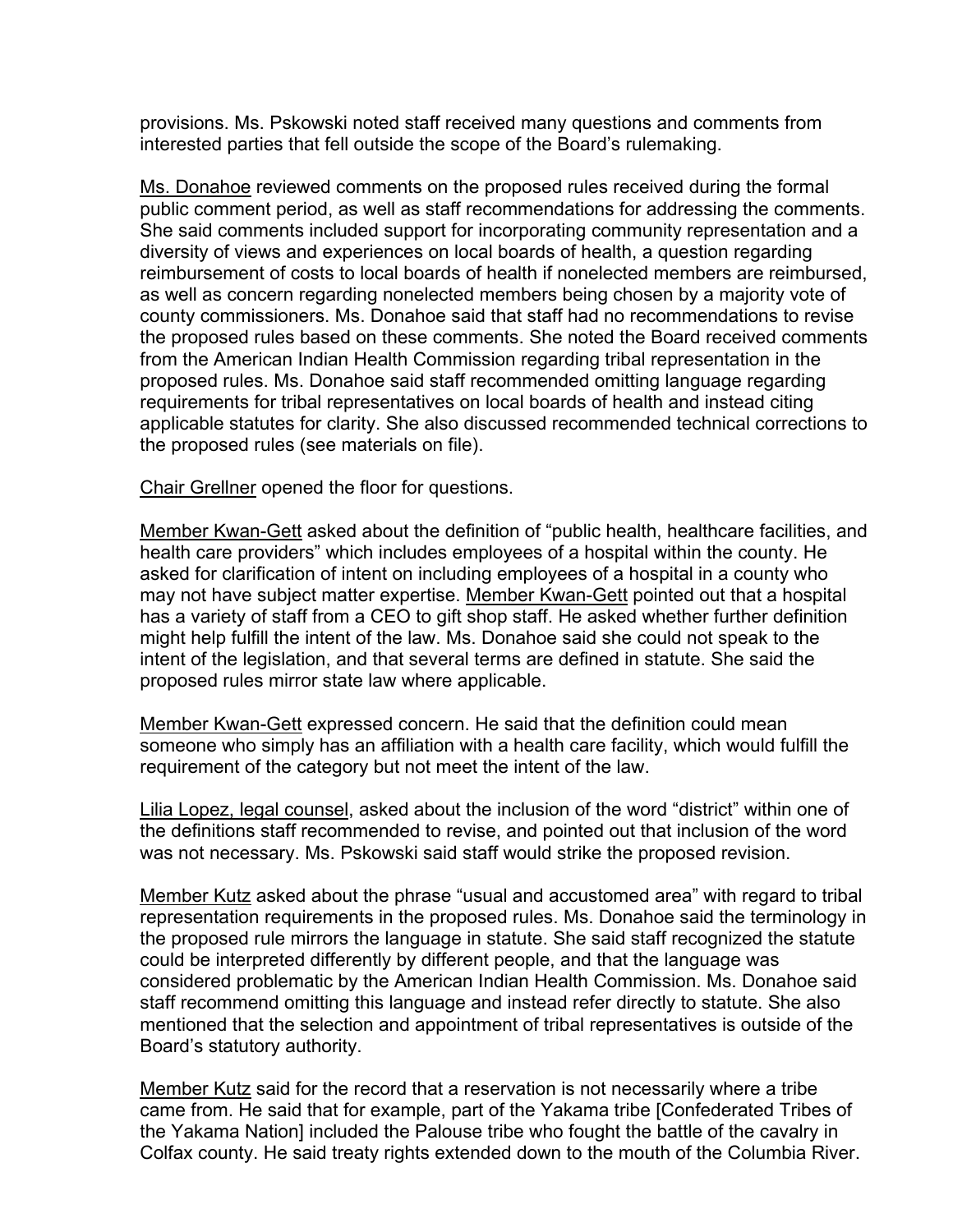He said that he wanted to make the point that the Tribe could be included in a number of counties.

Chair Grellner read a prepared statement and said testimony should address the Rules hearing topic. Chair Grellner opened the rules hearing at 2:01 pm.

Adrienne Arias, supported the rules and gave time over.

Brian Harris, said there are a lot of technicalities, rules and numbers. He said there are people who are working that have been fired due to mandates. Chair Grellner said this reminded Mr. Harris that the rules hearing was not about mandates.

Chair Grellner closed the Public Testimony for the Rules Hearing at 2:09pm.

Chair Grellner opened the floor for discussion.

Member Hayes asked Member Lentz whether her motion included staff recommendations and legal counsel recommendations. Member Lentz said the motion included the recommendations of staff and legal council's recommendation.

Member Kutz asked whether there was a risk of local health jurisdictions not following the requirements to have tribal representation on their boards if the language is removed from the proposed rules. He reiterated that all tribal representatives are vetted and appointed through the American Indian Health Commission. Member Kutz expressed concerns with districts who interpret the statute to mean that only one tribal seat is required regardless of the number of tribes in the area. He said from his perspective, boards should include all tribes in the area, and if no one applies for those positions there should be a seat reserved for the tribe.

Chair Grellner said the approval of the American Indian Health Commission is in statute that staff tied the administrative code to statute. Chair Grellner said the general idea of the legislation was a good, but that the execution from the legislature was not ideal. He said that local health jurisdictions were not engaged in the process, and he was not sure if tribes were engaged – they could have been and should have been. Chair Grellner said he thought the legislation deserved time and deliberation, but unfortunately it was a rushed process that resulted in a tight rulemaking timeline and missed opportunities to clarify tribal representatives and include representatives from behavioral health providers. He said he supported the proposed rules given the limitations of the statute.

#### Recommended Board Actions:

The Board may wish to consider, amend if necessary, and **adopt** the following motion:

**Motion:** The Board adopts the proposed rules establishing chapter 246-90 WAC as published in WSR 22-06-063, with revisions agreed upon at today's meeting, if any. The Board directs staff to file a CR-103 and establish a July 1, 2022 effective date.

**Motion/Second:** Member Lentz/Member Hayes. Approved unanimously.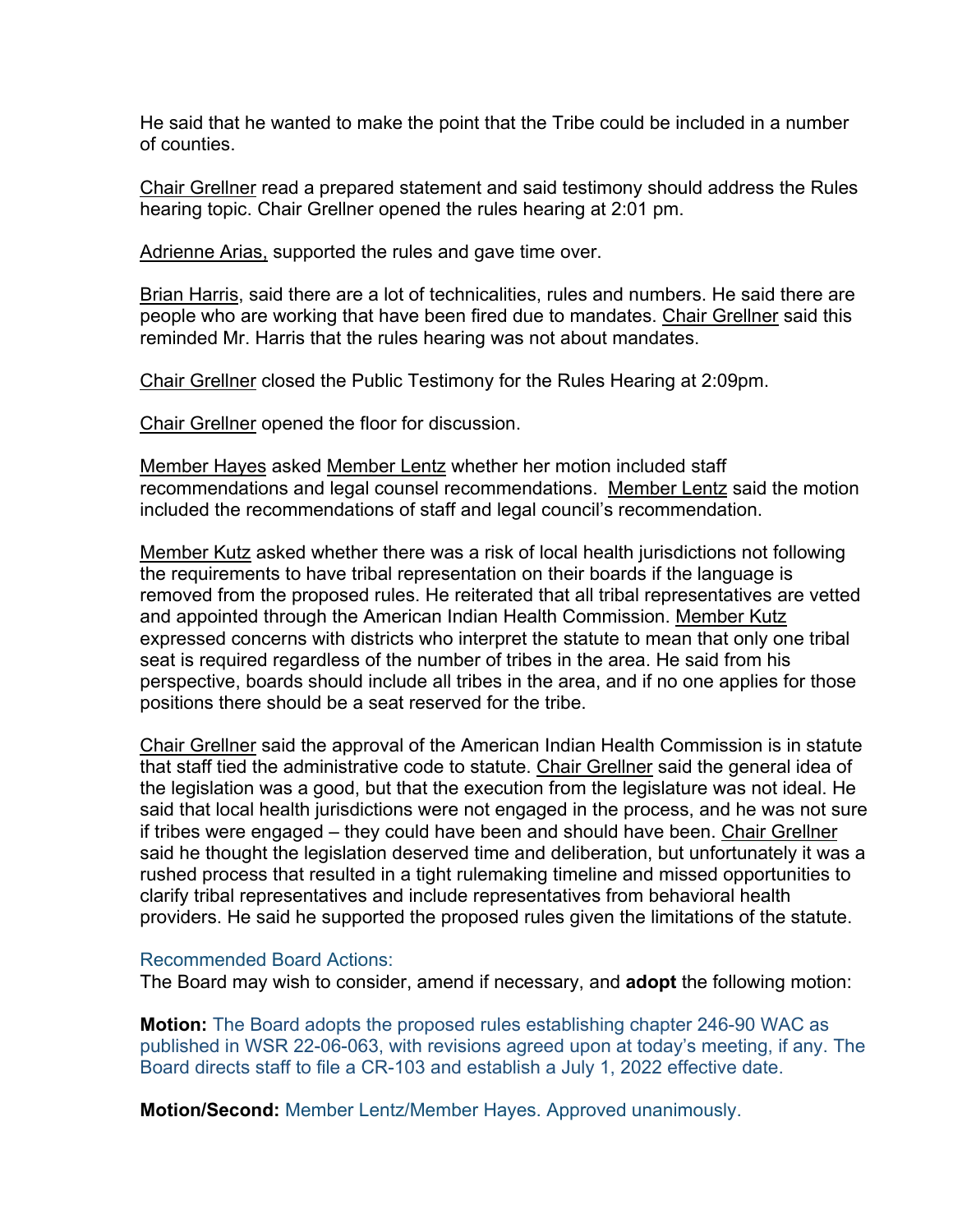# **8. DEPARTMENT OF HEALTH NOVEL CORONAVIRUS (COVID-19) UPDATE AND OTHER UPDATES**

Umair A. Shah, Secretary of Health and Board Member, shared the department's update (see materials on file). He discussed the Department's equity, innovation and engagement principles. Secretary Shah discussed the current state of COVID-19 within Washington State and commented that the outlook is better in the U.S. and state pandemic continues, but that the ups and downs continue.

Tao Sheng Kwan-Gett, Chief Science Officer, discussed hot spots for COVID-19 transmission in the United States, sharing a map, noting that Washington rates are low and lower than at the onset of the omicron variant. Dr. Kwan-Gett shared information on the different variants of COVID-19 circulating in Washington and discussed the severity of illness with the BA2 variant being lower. He provided an overview of the epidemiological curve of Washington cases, noting a mild uptick in case counts in larger Western Washington counties. He commented that hospitalization rates are not similarly increasing, but that staffing challenges and delayed care continue to stress the system. Dr. Kwan-Gett presented on the vaccination rates by age, race and ethnicity, rural and urban, as well as second booster dose rates for eligible populations.

Secretary Shah provided an overview of the Washington Forward plan, including the Say Yes to COVID test initiative and other priority areas (see materials on file). Secretary Shah shared that the Department seeks to think about how to impact and invest in public health systems. He asked Board members if there are particular areas of Department work that are of interest for future updates to please let him know.

Member Hayes commented on the role that public health can play in indoor health, not just in the school space. She highlighted the new Climate Pledge Arena as a leader in new technology for indoor ventilation and asked the Secretary how he sees the Department entering into this space. Secretary Shah commented that ventilation is critical to improving health and preventing risk and that there has been a lot of talk about this topic, but that funding is a challenge. He shared that the Department supports those businesses who wish to work to upgrade or retrofit their facilities. Dr. Kwan-Gett echoed the Secretary's comments. He commented on the capital investments needed for upgrading HVAC systems and that the Department can advocate for more investment in this space. Member Hayes noted that she would like to see this added to the Board's strategic plan. Secretary Shah followed up that ventilation is called out in the WA Forward plan.

Member Kutz shared that Executive Director Davis had shared a report out earlier that looked at school ventilation systems and that this information is probably outdated. He also shared concerns around pediatric immunization rates and the school environmental health and safety rules that have been put on hold.

Secretary Shah commented on the Department's priority of transformational health and there is an opportunity to look at these systems but that it requires will to make those policy decisions.

Member Kutz asked what is being done to increase surveillance in schools, noting that it will require monitoring to understand the situation moving forward and challenges.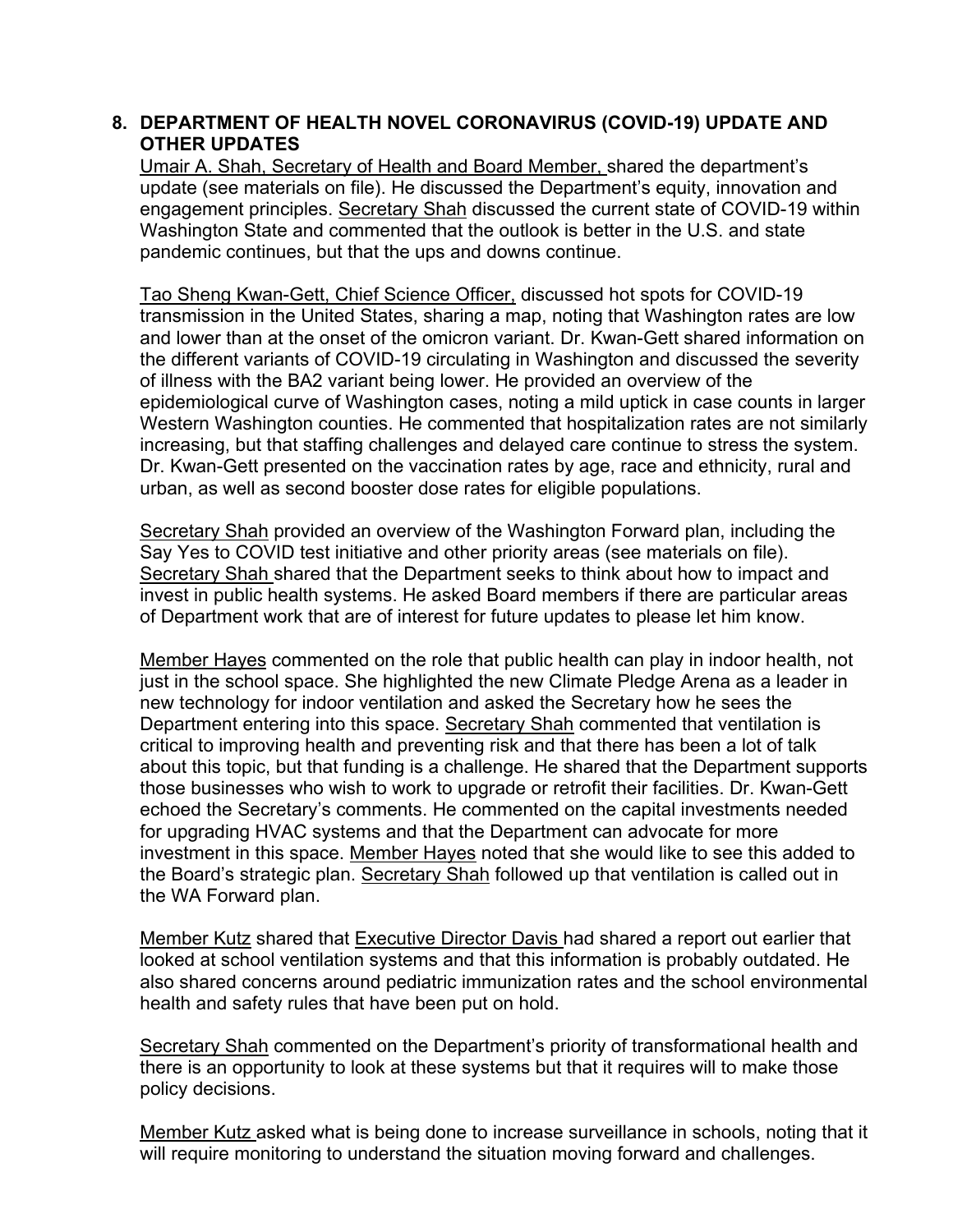Secretary Shah responded that this is an area the Department continues to work with local partners on and best practices from around the country. Dr. Kwan-Gett agreed that more data from schools would be helpful and that there is a sweet spot of practical data that is not burdensome for reporting.

The Board took a break at 3:00 p.m. and reconvened at 3:15 p.m.

### **9. [RULEMAKING PETITIONS](https://sboh.wa.gov/meetings/meeting-information/meeting-information/materials/2022-04-13) – THE BOARD HAS RECEIVED REQUESTS TO ADOPT A NEW RULE IN CHAPTER 246-105 WAC, [IMMUNIZATION CRITERIA, CHILD](https://app.leg.wa.gov/WAC/default.aspx?cite=246-105&full=true)  [CARE AND SCHOOL ENTRY](https://app.leg.wa.gov/WAC/default.aspx?cite=246-105&full=true)**

Keith Grellner, Board Chair, introduced board staff presenting. Samantha Pskowski, Board Staff, gave background on the policy for petitions, background on petitions received and content of the current Board rule. (see materials on file).

Member Kutz said we've considered issues similar to these before and commented on the Board's rigorous process for considering changes and made a motion.

Member Kwan-Gett said that an incorrect assumption the petitioners cite is that COVID-19 isn't dangerous for children. However, he noted, that COVID-19 is the fourth leading cause of death for children last year and shared Washington State child mortality rates. He continued that we can't handcuff the rule with criteria such as suggested, need to leave the process of gathering and considering the data up to the TAG to consider the complexities and whole picture.

Chair Grellner agreed with Member Kwan-Gett and Member Kutz's comments and said that the earlier outcome from the TAG shows the process does work.

#### Recommended Board Actions

The Board may wish to consider, amend if necessary, and adopt one of the following motions:

**Motion:** The Board declines the petition to initiate rulemaking to amend chapter 246- 105 WAC for the reasons articulated by Board members and directs staff to notify the requestors of the Board's decision.

**Motion/Second:** Member Kutz/Member Bessermin. Approved unanimously

# **10.RECOGNIZING BOARD MEMBER CONTRIBUTIONS**

Chair Grellner recognized Members Bessermin and Pendergrass for their service and contributions to the Board. He read Resolution 2022-02 for Member Bessermin. He read Resolution 2022-01 for Member Pendergrass for the Board's consideration.

Member Crawford wished Member Bessermin the best of luck, thanking her for her role and said she has patience and wisdom and brings things together like nobody's business. She would have loved to meet her in person, but feels she got to know Member Bessermin, saying she's brought institutional knowledge. Member Lentz echoed Member Crawford's statements, saying her wisdom, patience and humor has made it incredible to serve alongside Member Bessermin, and she offered her best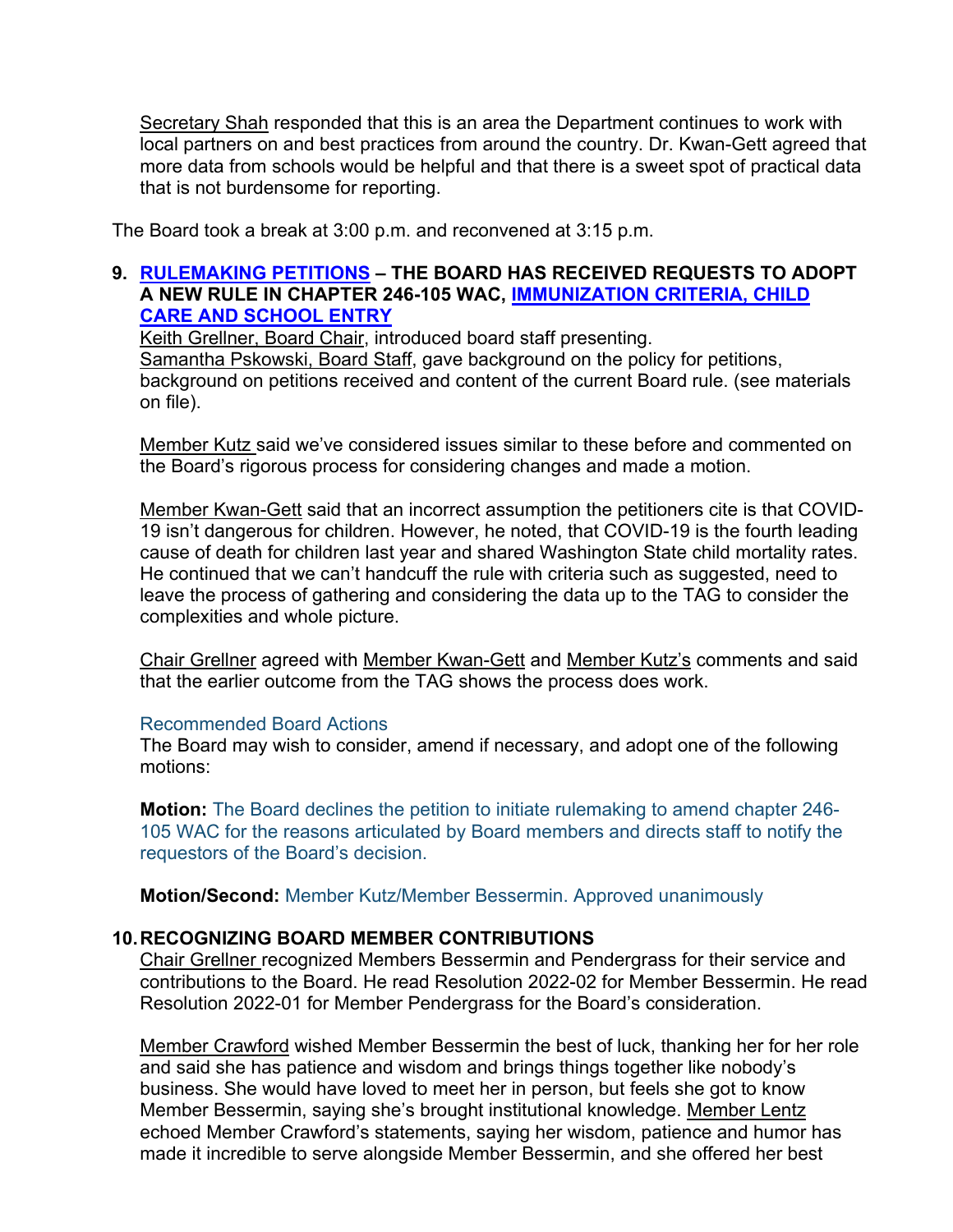wishes, saying she'll be missed. Member Lutz said he's the driver when commuting for Board meetings, said he will miss Member Bessermin and watching the Gonzaga Bulldogs. They recently saw each other in the Bryce Canyon and he'll enjoy seeing her in her new role as retired from the Board.

Member Kwan-Gett, thanked Member Bessermin for her wisdom and humor, saying he wished they could have met in person, but perhaps in the future. He wished her the best of luck.

Chair Grellner said he will miss Fran a lot. He said they spent their entire Board careers together. He said two words come to mind for her, patience and wisdom. Chair Grellner said he is grateful to serve with her, at opposite ends of the state and he will cherish the fond memories and wishes he could give her a hug.

Member Bessermin said she is not sure about the patience part of this. She said when Hal and her married six years ago, she vowed to have more patience and 250 people laughed. She thanked her colleagues for acknowledging some patience. She said she has a heavy heart leaving, and all the board members are incredible. She enjoyed her driver Dr. Lutz and all the incredible staff. She said it was a pleasure to serve with dedicated and experienced members and she will miss them. She said the Board is in great hands with new members being appointed. Member Kutz said if she is impatient, she disguises it well.

#### **Motion:** Move to adopt Resolution 2022-02 Recognizing Fran Bessermin

#### **Motion/Second:** Member Kutz/Member Crawford. Approved unanimously.

Member Kutz said we should roast him in person. Member Lutz asked if we could make the 10-second rule a defacto and default going forward.

Member Kwan-Gett said he met Dr. Pendergrass over 30 years ago when he came to Seattle to start his internship at Seattle Children's Hospital. Dr. Pendergrass was one of his faculty members. Member Kwan-Gett never thought he would serve as a co-chair on a committee with him. Member Kwan-Gett appreciates his knowledge, wisdom and sense of humor the same now as when he met him years ago and is happy for his next stage of career.

Member Bessermin said she expressed her feelings to him earlier. She said he is a delightful, bright man and she enjoyed his hugs.

Member Crawford said she appreciated his institutional knowledge, and he set the bar high for board members. She has already adopted the 10-second rule and wishes he was here so she could personally express her appreciation.

Chair Grellner said he's been an incredible mentor through these many years on the board and in public health.

**Motion:** Move to adopt Resolution 2022-01 Recognizing Dr. Tom Pendergrass